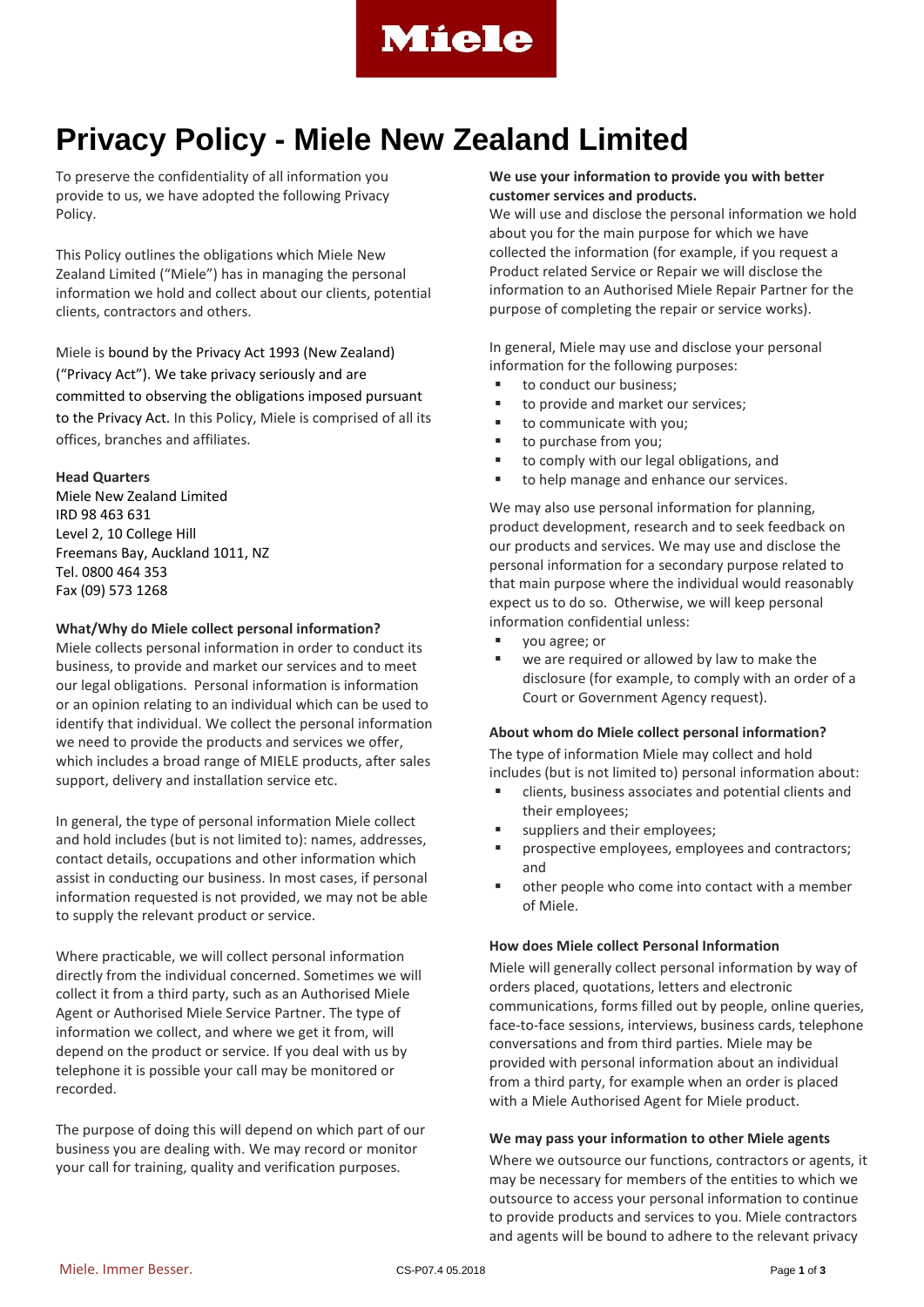

# **Privacy Policy - Miele New Zealand Limited**

handling legislation, policies and practices in relation to the use or disclosure of your personal information. If any personal information we need is not available, or not provided, we may not be able to provide the relevant product or service.

Miele may disclose your personal information to:

- other members / personnel within Miele;
- other companies or individuals who assist Miele in providing services or who perform functions on their behalf (such as mailing houses and Authorised Service Agents)
- courts, tribunals and regulatory authorities, and
- anyone else to whom you authorise us to disclose it.

Miele may also collect personal information from these organisations and individuals, and we will deal with that information in accordance with this Policy.

## **We aim to keep your information up-to-date**

We rely on the personal information we hold about you in conducting our business. Therefore, it is important that the information we hold about you is accurate, complete and up-to-date. This means that from time-to-time we may ask you to tell us if there are any changes to your personal information. If you find that information we hold about you is incorrect, please contact us immediately.

Miele will correct information it has about you if it discovers, or you are able to show, the information is incorrect. If you seek a correction and Miele disagrees that the information is incorrect, Miele will provide you with its reasons for taking that view.

#### **How to gain access to your Personal Information**

You may request access to your personal information via making a request in writing and directing it to:

> The Privacy Officer Miele New Zealand Limited Level 2, 10 College Hill Freemans Bay, Auckland 1011, NZ

Following the receipt of your requests, our Privacy Officer will be in contact and provide you with an estimate of the charge and confirm whether you wish to proceed with accessing your information. Miele may charge a fee for informing an individual what information it has about them. This fee will be charged to cover Miele's reasonable costs in locating and supplying the information.

Generally, Miele allows individuals access to the information it holds about them within a reasonable time after they have made a written request for access. In some instances, Miele may refuse to give an individual access to

requested information. If it does so it will provide that individual with the reason it has refused them access. We may also decide to provide you with limited information. If we do so, we will let you know why your request has been limited. This may be because the process you are asking about is commercially sensitive or the request is vexatious or frivolous.

## **Joint Information**

Where you have a joint facility with an individual or a number of individuals we will permit access to the personal information and the operation or conduct of the facility but will not provide you access to the other individual's personal information unless the person you have the joint facility with has provided their consent or the law or a court order requires us to.

#### **Management of personal information**

The security of your information is important to Miele and we take all reasonable precautions to protect your information from misuse, loss, unauthorised access, modification or disclosure.

Miele personnel are required to respect the confidentiality of personal information and the privacy of individuals. Miele takes reasonable steps to protect personal information held from misuse and loss and from unauthorised access, modification or disclosure, for example by use of physical security and restricted access to electronic records. Where Miele no longer requires your personal information for a permitted purpose, we will take reasonable steps to destroy it.

Some of the ways we protect your information include but are not limited to:

- security of external and internal premises;
- restricting access to personal information to employees who need it to perform their day-to-day functions;
- **Phonology Employee training in relation to privacy and** confidentiality;
- data encryption technology and firewalls; and
- maintaining technology to prevent unauthorised computer access including identifiers and passwords.

#### **Sending information overseas**

Miele may disclose your personal information to the following overseas recipient's:

- other members of the MIELE Group (including those members located in Australia);
- to other companies or individuals who assist us in providing services or who perform functions on our behalf (such as third party service providers and specialist consultants);
- to anyone else to whom you authorise us to disclose it; and
- to anyone else where we are required to do so by law.